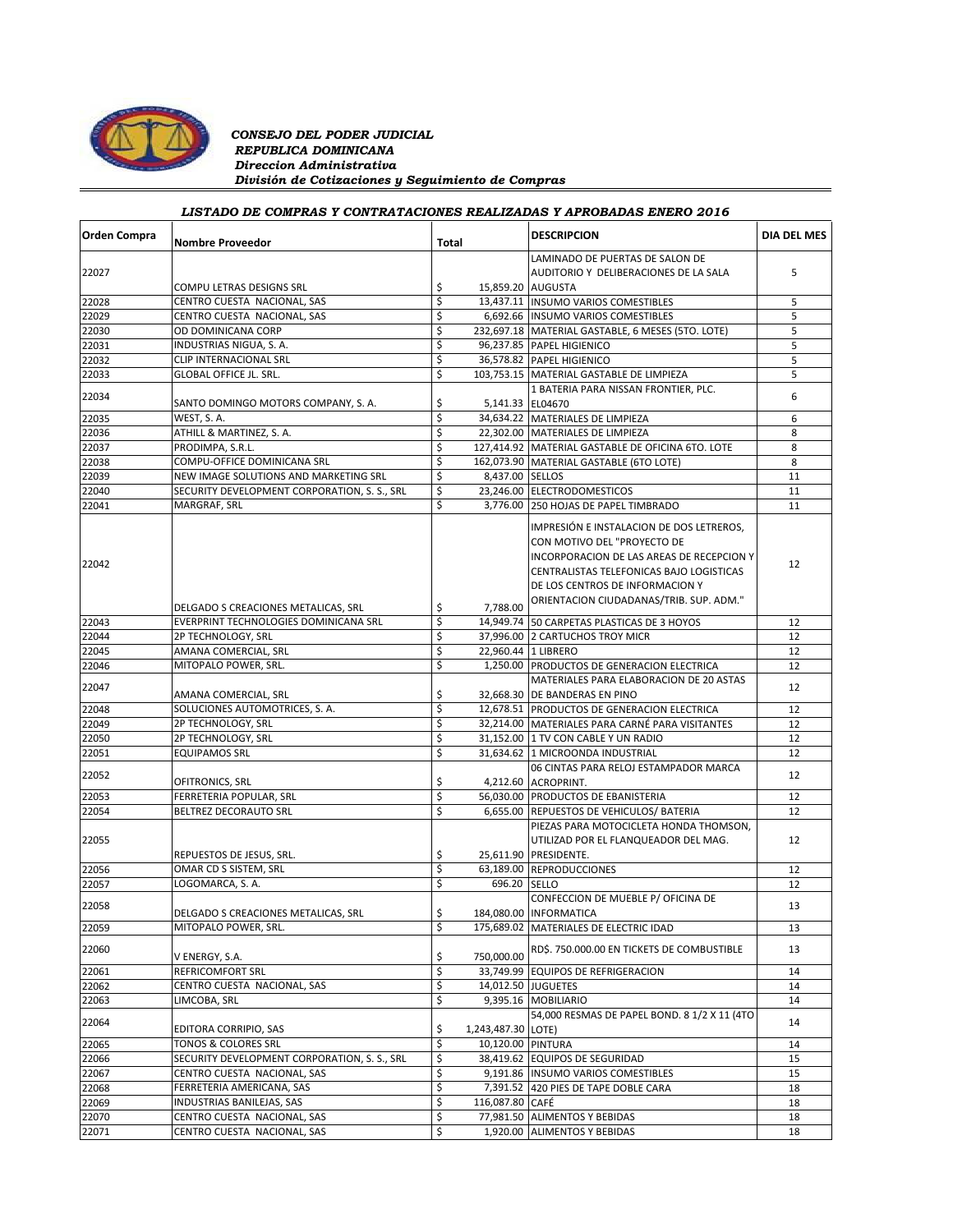

### *CONSEJO DEL PODER JUDICIAL REPUBLICA DOMINICANA Direccion Administrativa División de Cotizaciones y Seguimiento de Compras*

# *LISTADO DE COMPRAS Y CONTRATACIONES REALIZADAS Y APROBADAS ENERO 2016*

| <b>Orden Compra</b> | <b>Nombre Proveedor</b>                           | Total |            | <b>DESCRIPCION</b>                                                 | <b>DIA DEL MES</b> |
|---------------------|---------------------------------------------------|-------|------------|--------------------------------------------------------------------|--------------------|
| 22072               | CENTRO CUESTA NACIONAL, SAS                       | \$    |            | 20,151.00 ALIMENTOS Y BEBIDAS                                      | 18                 |
| 22073               | CENTRO CUESTA NACIONAL, SAS                       | \$    |            | 39,309.30 ALIMENTOS Y BEBIDAS                                      | 18                 |
| 22074               | CENTRO CUESTA NACIONAL, SAS                       | \$    |            | 6,190.00 ARTICULOS DE COCINA                                       | 19                 |
|                     |                                                   |       |            | 12 GALONES DE AMBIENTADORES Y 12 GALONES                           | 19                 |
| 22075               | WEST, S.A.                                        | \$    |            | 92,150.45 DE DESINFECTANTES                                        |                    |
| 22076               | HERMOSILLO COMERCIAL SRL                          | \$    |            | 2,784.42 PAPEL TOALLA PARA COCINA (5TO LOTE)                       | 19                 |
| 22077               | CLIP INTERNACIONAL SRL                            | \$    |            | 185,665.92 PAPEL JUMBO COMPRAS JR2 PLAY 5 LOTE                     | 19                 |
| 22078               | UNIVERSAL DE COMPUTOS SRL                         | \$    |            | 234,541.40 TONER                                                   | 19                 |
| 22079               | <b>GLOBAL OFFICE JL. SRL.</b>                     | \$    |            | 53,100.00 PAPEL HIGIENICO                                          | 20                 |
| 22080               | RAMON ANTONIO ANDUJAR BELTRE                      | \$    |            | 162,840.00 760 CARPETAS DIFERENTES                                 | 20                 |
| 22081               | LOGOMOTION SRL                                    | \$    |            | 212,400.00 BANDERAS                                                | 20                 |
| 22082               | TRAMERIAS Y SOLUCIONES DE ALMACENAJE TSA SRL      | \$    | 530,346.10 | ANAQUELES                                                          | 20                 |
| 22083               | <b>GLOBAL OFFICE JL. SRL.</b>                     | \$    |            | 12,823.65 50 SEPARADORES DE LIBROS                                 | 20                 |
| 22084               | TRI POWER J Q, SRL                                | \$    |            | 83,099.99 PRODUCTOS DE GENERACION ELECTRICA                        | 20                 |
| 22085               | AMANA COMERCIAL, SRL                              | \$    |            | 26,255.00 ARTICULOS FERRETEROS                                     | 20                 |
| 22086               | P & V MOVIL COMERCIAL, SRL                        | \$    |            | 90,506.00 16 APARATOS ESTACIONES ANALOGAS                          | 22                 |
|                     |                                                   |       |            | MATERIAL GASTABLE DE OFICINA/ CILINDRO DE                          |                    |
| 22087               | EVERPRINT TECHNOLOGIES DOMINICANA SRL             | \$    |            | 15,231.99 FOTOCOPIADORA                                            | 22                 |
| 22088               | SANTO DOMINGO MOTORS COMPANY. S. A.               | \$    |            | 10,720.68 PRODUCTOS DE GENERACION ELECTRICA                        | 22                 |
|                     |                                                   |       |            | PIEZAS PARA MOTOCICLETA YAMAHA DT-125,                             |                    |
| 22089               |                                                   |       |            | PLC. 0-27477, ASIG. A SR. ANDY DE LOS SANTOS                       | 22                 |
|                     | REPUESTOS DE JESUS, SRL.                          | \$    |            | 2.684.50 RODRIGUEZ                                                 |                    |
| 22090               | MITOPALO POWER, SRL.                              | \$    |            | 56,221.25 PRODUCTOS DE GENERACION ELECTRICA                        | 22                 |
|                     |                                                   |       |            | REPUESTOS PARA VEHICULOS/ GATO, VARILLA Y                          |                    |
| 22091               | REPUESTOS DE JESUS, SRL.                          | \$    |            | 6,962.00 LLAVE DE RUEDA                                            | 22                 |
| 22092               | MULTIGRABADO SRL                                  | \$    |            | 37.760.00 ARTICULOS DE OFICINA                                     | 22                 |
| 22093               | <b>QUITASOLES AMBIENTALES SRL</b>                 | \$    |            | 19,694.20 CORTINAS VENECIANA                                       | 22                 |
| 22094               | <b>CEDUCOMPP SRL</b>                              | \$    |            | 83,909.80 EQUIPOS TECNOLOGICOS/ TELEFONOS                          | 22                 |
| 22095               | <b>EQUIPAMOS SRL</b>                              | \$    |            | 22,366.00 ARTICULOS DE OFICINA                                     | 22                 |
| 22096               | COMERCIAL SANTANA, SRL.                           | \$    |            | 28,320.00 REPUESTOS PARA VEHICULOS/ GOMA                           | 22                 |
| 22097               | ELECTRICOS R & A, SRL                             | \$    |            | 62,238.00 PRODUCTOS DE GENERACION ELECTRICA                        | 22                 |
| 22098               | 2P TECHNOLOGY, SRL                                | \$    |            | 25,488.00 BATERIA DE GELATINA                                      | 22                 |
| 22099               | AMANA COMERCIAL, SRL                              | \$    |            | 10,740.36 EQUIPOS DE REFRIGERACION                                 | 22                 |
| 22100               | DELGADO S CREACIONES METALICAS, SRL               | \$    |            | 7,670.00 SEÑALIZACION/ LETREROS                                    | 22                 |
|                     |                                                   |       |            |                                                                    |                    |
| 22102               | 2P TECHNOLOGY, SRL                                | \$    | 24,780.00  | EQUIPO TECNOLOGICO/ BULTO PARA LAPTOP                              | 22                 |
| 22103               | RAMON ANTONIO ANDUJAR BELTRE                      | \$    |            | 16,107.00 SERVICIO DE ENCUADERNACION                               | 22                 |
| 22104               | EVERPRINT TECHNOLOGIES DOMINICANA SRL             | \$    |            | 454,300.00 TONER                                                   | 22                 |
| 22105               | IMPRESORA DE LEON SRL                             | \$    |            | 47,082.00 IMPRESIONES/ BROCHURE                                    | 22                 |
| 22106               | AMANA COMERCIAL, SRL                              | \$    |            | 40,749.88 PRODUCTOS DE EBANISTERIA                                 | 22                 |
| 22107               | DELGADO S CREACIONES METALICAS, SRL               | \$    |            | 6,490.00 SEÑALIZACION/ LETREROS                                    | 26                 |
| 22108               | DELGADO S CREACIONES METALICAS, SRL               | \$    |            | 14,514.00 SEÑALIZACION/ LETREROS                                   | 26                 |
| 22109               | CENTRO CUESTA NACIONAL, SAS                       | \$    |            | 13,074.06 ALIMENTOS Y BEBIDAS                                      | 26                 |
| 22110               | CENTRO CUESTA NACIONAL, SAS                       | \$    |            | 6,669.20 ALIMENTOS Y BEBIDAS                                       | 26                 |
| 22111               | MITOPALO POWER, SRL.                              | \$    |            | 90,688.90 PRODUCTOS DE GENERACION ELECTRICA                        | 27                 |
| 22112               | EVALUACIONES PSICOLOGICAS SISTEMICAS (EPSI), EIRL | \$    | 129,018.84 | PRUEBAS PSICOMETRICAS                                              | 27                 |
| 22113               | AMANA COMERCIAL, SRL                              | \$    |            | MATERIALES PARA LA ELAB. DE 10 PORTA TOGA<br>18,744.30 DE ANDIROBA | 27                 |
| 22114               | REFRIPARTES, S. A.                                | \$    |            | 83,670.00 EQUIPOS DE REFRIGERACION                                 | 27                 |
| 22115               | JMART ELECTRO INDUSTRIAL, SRL                     | \$    |            | 6,490.00 PRODUCTOS DE GENERACION ELECTRICA                         | 27                 |
| 22116               | MUEBLES OMAR, S. A.                               | \$    |            | 5,091.90 MOBILIARIO                                                | 27                 |
| 22117               | GL PROMOCIONES, SRL.                              | \$    |            | 21,782.80 TEXTILES/ UNIFORMES                                      | 27                 |
| 22118               | REFRICENTRO LOS PRADOS, SRL.                      | \$    |            | 72,000.00 1 ACOND. DE AIRE                                         | 27                 |
| 22119               | REFRICOMFORT SRL                                  | \$    |            | 18,343.10 MATERIALES DE REFRIGERACION                              | 27                 |
| 22120               | COMPU-OFFICE DOMINICANA SRL                       | \$    |            | 27,730.00 EQUIPOS TECNOLOGICOS/ FAX                                | 27                 |
| 22121               |                                                   |       |            | 5,000 CARPETAS EN CARTONITE CALB. 14 CON                           | 27                 |
|                     | MARGRAF, SRL                                      | \$    |            | 16,225.00 HOYOS AL CENTRO                                          |                    |
| 22122               | GRUPO GRM, SRL.                                   | \$    |            | 103,404.58 PRODUCTOS FERRETEROS/ TALADRO                           | 27                 |
| 22123               | AMANA COMERCIAL, SRL                              | \$    |            | 12,701.52 PRODUCTOS JARDINERIA (EQUIPOS)                           | 27                 |